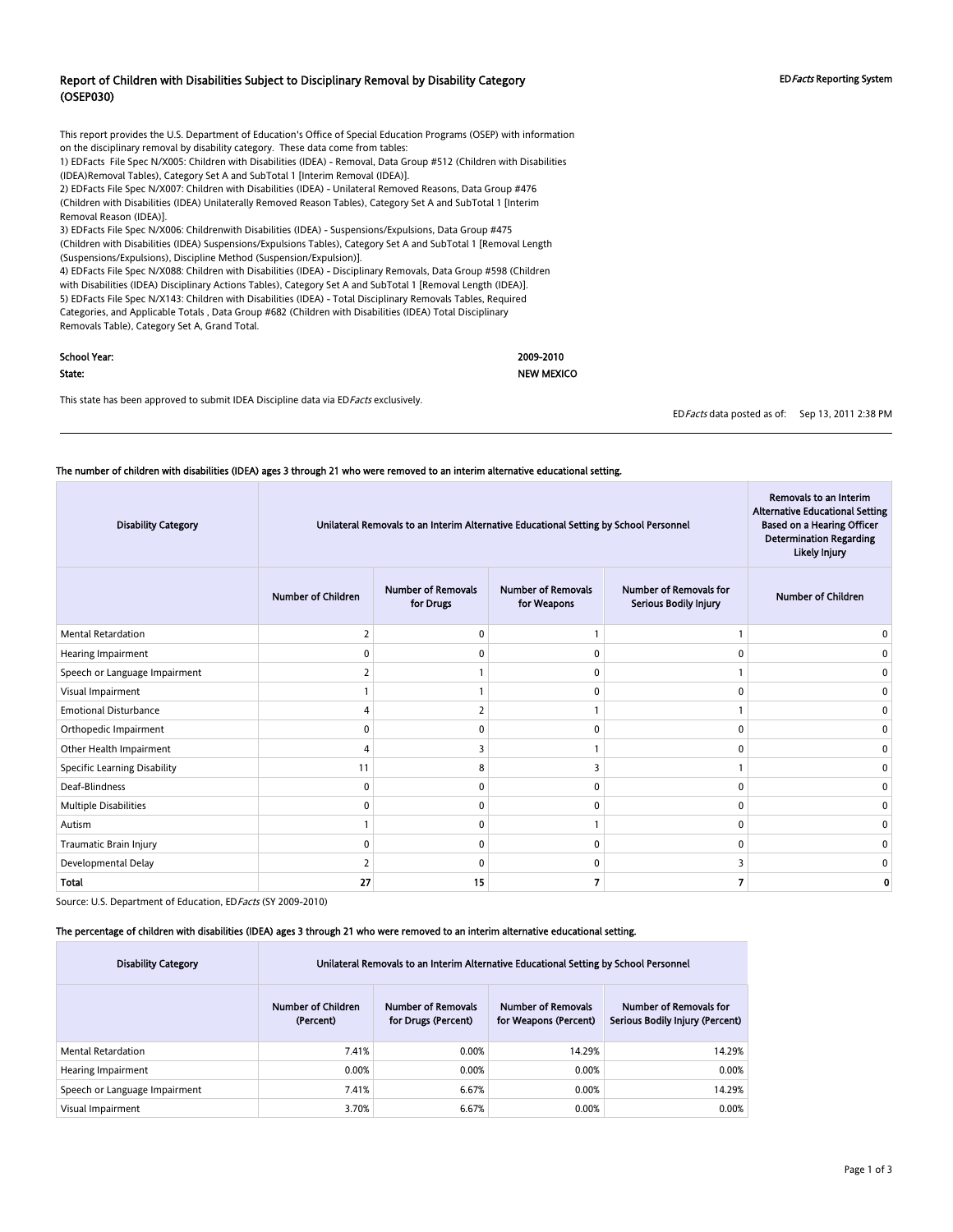#### Report of Children with Disabilities Subject to Disciplinary Removal by Disability Category (OSEP030)

This report provides the U.S. Department of Education's Office of Special Education Programs (OSEP) with information on the disciplinary removal by disability category. These data come from tables:

1) EDFacts File Spec N/X005: Children with Disabilities (IDEA) - Removal, Data Group #512 (Children with Disabilities (IDEA)Removal Tables), Category Set A and SubTotal 1 [Interim Removal (IDEA)].

2) EDFacts File Spec N/X007: Children with Disabilities (IDEA) - Unilateral Removed Reasons, Data Group #476 (Children with Disabilities (IDEA) Unilaterally Removed Reason Tables), Category Set A and SubTotal 1 [Interim Removal Reason (IDEA)].

3) EDFacts File Spec N/X006: Childrenwith Disabilities (IDEA) - Suspensions/Expulsions, Data Group #475 (Children with Disabilities (IDEA) Suspensions/Expulsions Tables), Category Set A and SubTotal 1 [Removal Length (Suspensions/Expulsions), Discipline Method (Suspension/Expulsion)].

4) EDFacts File Spec N/X088: Children with Disabilities (IDEA) - Disciplinary Removals, Data Group #598 (Children with Disabilities (IDEA) Disciplinary Actions Tables), Category Set A and SubTotal 1 [Removal Length (IDEA)]. 5) EDFacts File Spec N/X143: Children with Disabilities (IDEA) - Total Disciplinary Removals Tables, Required Categories, and Applicable Totals , Data Group #682 (Children with Disabilities (IDEA) Total Disciplinary Removals Table), Category Set A, Grand Total.

# School Year: 2009-2010

#### State: NEW MEXICO

This state has been approved to submit IDEA Discipline data via ED Facts exclusively.

EDFacts data posted as of: Sep 13, 2011 2:38 PM

| <b>Disability Category</b>          | Unilateral Removals to an Interim Alternative Educational Setting by School Personnel |                                                  |                                                    |                                                           |  |  |
|-------------------------------------|---------------------------------------------------------------------------------------|--------------------------------------------------|----------------------------------------------------|-----------------------------------------------------------|--|--|
|                                     | <b>Number of Children</b><br>(Percent)                                                | <b>Number of Removals</b><br>for Drugs (Percent) | <b>Number of Removals</b><br>for Weapons (Percent) | Number of Removals for<br>Serious Bodily Injury (Percent) |  |  |
| <b>Emotional Disturbance</b>        | 14.81%                                                                                | 13.33%                                           | 14.29%                                             | 14.29%                                                    |  |  |
| Orthopedic Impairment               | 0.00%                                                                                 | 0.00%                                            | 0.00%                                              | 0.00%                                                     |  |  |
| Other Health Impairment             | 14.81%                                                                                | 20.00%                                           | 14.29%                                             | 0.00%                                                     |  |  |
| <b>Specific Learning Disability</b> | 40.74%                                                                                | 53.33%                                           | 42.86%                                             | 14.29%                                                    |  |  |
| Deaf-Blindness                      | 0.00%                                                                                 | 0.00%                                            | 0.00%                                              | 0.00%                                                     |  |  |
| <b>Multiple Disabilities</b>        | 0.00%                                                                                 | 0.00%                                            | 0.00%                                              | 0.00%                                                     |  |  |
| Autism                              | 3.70%                                                                                 | 0.00%                                            | 14.29%                                             | 0.00%                                                     |  |  |
| Traumatic Brain Injury              | 0.00%                                                                                 | 0.00%                                            | 0.00%                                              | 0.00%                                                     |  |  |
| Developmental Delay                 | 0.00%<br>0.00%<br>7.41%                                                               |                                                  |                                                    |                                                           |  |  |
| <b>Total</b>                        | 100.00%                                                                               | 100.00%                                          | 100.00%                                            | 100.00%                                                   |  |  |

Source: U.S. Department of Education, ED Facts (SY 2009-2010)

#### The number of children ages 3 through 21 with disabilities (IDEA) who for disciplinary reasons were suspended or expelled.

| <b>Disability Category</b>    | Out-of-School Suspensions or Expulsions                      |                                         | <b>In-School Suspensions</b>                                 |                                                | Out-of-School Suspensions or<br><b>Expulsions</b> |
|-------------------------------|--------------------------------------------------------------|-----------------------------------------|--------------------------------------------------------------|------------------------------------------------|---------------------------------------------------|
|                               | <b>Number of Children</b><br><b>Totaling 10 Days or Less</b> | Number of Children<br>Totaling >10 Days | <b>Number of Children</b><br><b>Totaling 10 Days or Less</b> | <b>Number of Children</b><br>Totaling >10 Days | Number of Children Totaling >10<br>Days (Percent) |
| <b>Mental Retardation</b>     | 75                                                           |                                         | 36                                                           | $\Omega$                                       | 2.70%                                             |
| Hearing Impairment            | 16                                                           | 0                                       | 4                                                            | 0                                              | 0.00%                                             |
| Speech or Language Impairment | 213                                                          | 11                                      | 62                                                           |                                                | 7.43%                                             |
| Visual Impairment             | 4                                                            | 0                                       | $\overline{2}$                                               | 0                                              | 0.00%                                             |
| <b>Emotional Disturbance</b>  | 373                                                          | 25                                      | 111                                                          |                                                | 16.89%                                            |
| Orthopedic Impairment         | 8                                                            | $\Omega$                                | 3                                                            | $\Omega$                                       | 0.00%                                             |
| Other Health Impairment       | 295                                                          | 16                                      | 94                                                           |                                                | 10.81%                                            |
| Specific Learning Disability  | 1,570                                                        | 88                                      | 512                                                          | 8                                              | 59.46%                                            |
| Deaf-Blindness                | 0                                                            | $\Omega$                                | 0                                                            | 0                                              | 0.00%                                             |
| Multiple Disabilities         | 11                                                           |                                         | 5                                                            | 0                                              | 1.35%                                             |
| Autism                        | 25                                                           | $\Omega$                                | 6                                                            | $\Omega$                                       | 0.00%                                             |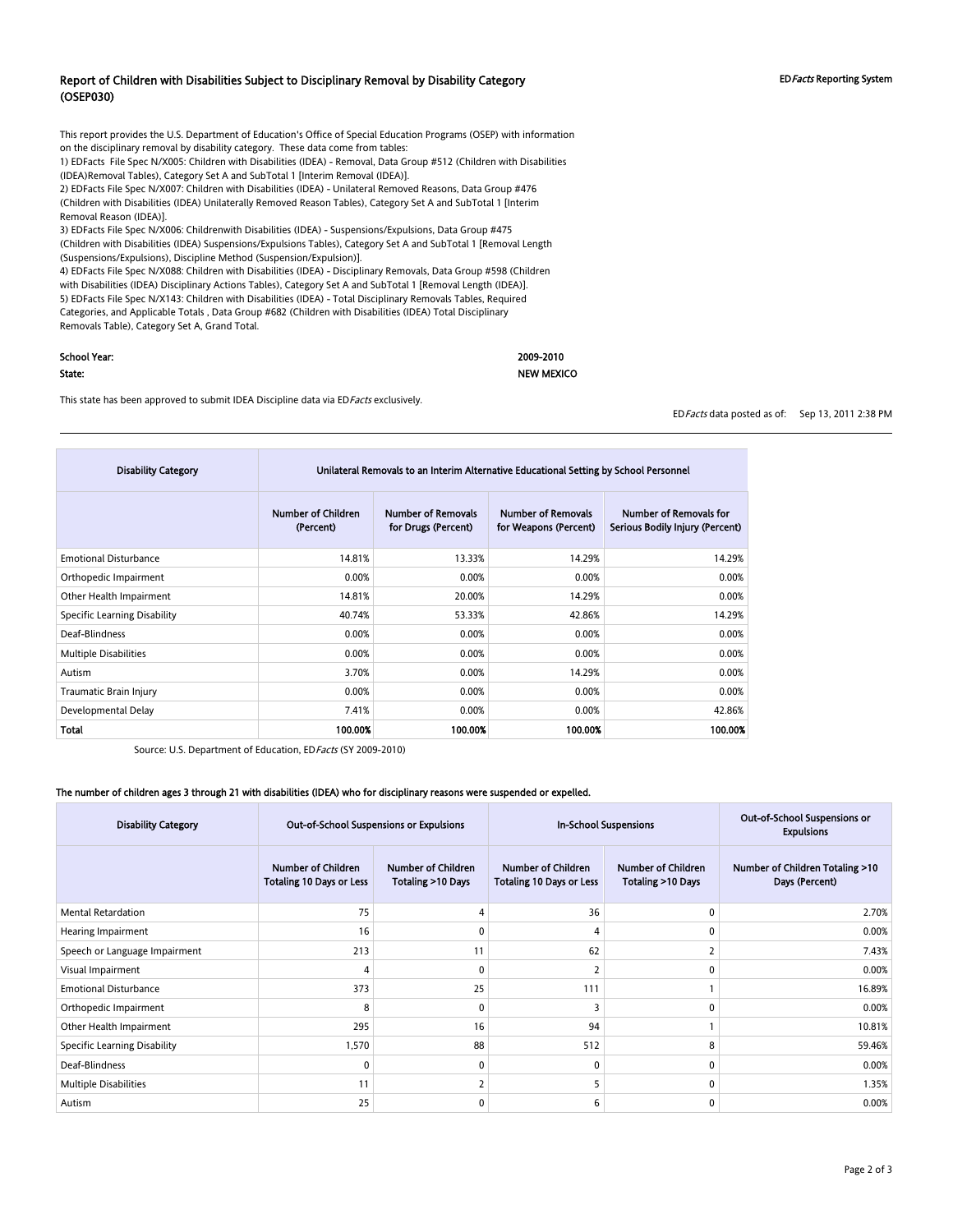#### Report of Children with Disabilities Subject to Disciplinary Removal by Disability Category (OSEP030)

This report provides the U.S. Department of Education's Office of Special Education Programs (OSEP) with information on the disciplinary removal by disability category. These data come from tables:

1) EDFacts File Spec N/X005: Children with Disabilities (IDEA) - Removal, Data Group #512 (Children with Disabilities (IDEA)Removal Tables), Category Set A and SubTotal 1 [Interim Removal (IDEA)].

2) EDFacts File Spec N/X007: Children with Disabilities (IDEA) - Unilateral Removed Reasons, Data Group #476 (Children with Disabilities (IDEA) Unilaterally Removed Reason Tables), Category Set A and SubTotal 1 [Interim Removal Reason (IDEA)].

3) EDFacts File Spec N/X006: Childrenwith Disabilities (IDEA) - Suspensions/Expulsions, Data Group #475 (Children with Disabilities (IDEA) Suspensions/Expulsions Tables), Category Set A and SubTotal 1 [Removal Length (Suspensions/Expulsions), Discipline Method (Suspension/Expulsion)].

4) EDFacts File Spec N/X088: Children with Disabilities (IDEA) - Disciplinary Removals, Data Group #598 (Children with Disabilities (IDEA) Disciplinary Actions Tables), Category Set A and SubTotal 1 [Removal Length (IDEA)]. 5) EDFacts File Spec N/X143: Children with Disabilities (IDEA) - Total Disciplinary Removals Tables, Required Categories, and Applicable Totals , Data Group #682 (Children with Disabilities (IDEA) Total Disciplinary Removals Table), Category Set A, Grand Total.

| School Year: | 2009-2010         |
|--------------|-------------------|
| State:       | <b>NEW MEXICO</b> |

This state has been approved to submit IDEA Discipline data via ED Facts exclusively.

EDFacts data posted as of: Sep 13, 2011 2:38 PM

| <b>Disability Category</b> | <b>Out-of-School Suspensions or Expulsions</b>        |                                                   |                                                       | <b>In-School Suspensions</b>            | Out-of-School Suspensions or<br><b>Expulsions</b> |
|----------------------------|-------------------------------------------------------|---------------------------------------------------|-------------------------------------------------------|-----------------------------------------|---------------------------------------------------|
|                            | Number of Children<br><b>Totaling 10 Days or Less</b> | Number of Children<br><b>Totaling &gt;10 Days</b> | Number of Children<br><b>Totaling 10 Days or Less</b> | Number of Children<br>Totaling >10 Days | Number of Children Totaling >10<br>Days (Percent) |
| Traumatic Brain Injury     | 15                                                    |                                                   |                                                       |                                         | 0.68%                                             |
| Developmental Delay        | 34                                                    |                                                   | 10 <sup>°</sup>                                       | C                                       | 0.68%                                             |
| <b>Total</b>               | 2,639                                                 | 148                                               | 850                                                   | 12                                      | 100.00%                                           |

Source: U.S. Department of Education, ED Facts (SY 2009-2010)

#### The number of children ages 3 through 21 with disabilities (IDEA) who for disciplinary reasons were removed by length of removal.

| <b>Disability Category</b>          | <b>Disciplinary Removals</b>                 |                                                                                  |                                                                                                |                                                                                                   |  |  |  |
|-------------------------------------|----------------------------------------------|----------------------------------------------------------------------------------|------------------------------------------------------------------------------------------------|---------------------------------------------------------------------------------------------------|--|--|--|
|                                     | <b>Total Disciplinary</b><br><b>Removals</b> | <b>Number of Children</b><br>with Disciplinary<br><b>Removals Totaling 1 Day</b> | <b>Number of Children</b><br>with Disciplinary<br><b>Removals Totaling 2-10</b><br><b>Days</b> | <b>Number of Children</b><br>with Disciplinary<br><b>Removals Totaling &gt; 10</b><br><b>Days</b> |  |  |  |
| <b>Mental Retardation</b>           | 195                                          | 20                                                                               | 66                                                                                             | 10                                                                                                |  |  |  |
| Hearing Impairment                  | 26                                           | 3                                                                                | 15                                                                                             | $\mathbf{0}$                                                                                      |  |  |  |
| Speech or Language Impairment       | 386                                          | 81                                                                               | 181                                                                                            | 15                                                                                                |  |  |  |
| Visual Impairment                   | 7                                            |                                                                                  | 5                                                                                              |                                                                                                   |  |  |  |
| <b>Emotional Disturbance</b>        | 789                                          | 73                                                                               | 341                                                                                            | 39                                                                                                |  |  |  |
| Orthopedic Impairment               | 14                                           | $\Omega$                                                                         | 9                                                                                              |                                                                                                   |  |  |  |
| Other Health Impairment             | 645                                          | 70                                                                               | 250                                                                                            | 33                                                                                                |  |  |  |
| <b>Specific Learning Disability</b> | 3,520                                        | 334                                                                              | 1,448                                                                                          | 170                                                                                               |  |  |  |
| Deaf-Blindness                      | 0                                            | $\Omega$                                                                         | $\Omega$                                                                                       | 0                                                                                                 |  |  |  |
| Multiple Disabilities               | 45                                           |                                                                                  | 11                                                                                             | 3                                                                                                 |  |  |  |
| Autism                              | 40                                           | 8                                                                                | 23                                                                                             | 0                                                                                                 |  |  |  |
| Traumatic Brain Injury              | 35                                           | 4                                                                                | 14                                                                                             | $\overline{2}$                                                                                    |  |  |  |
| Developmental Delay                 | 68                                           | 12                                                                               | 31                                                                                             | 1                                                                                                 |  |  |  |
| <b>Total</b>                        | 5,770                                        | 607                                                                              | 2,394                                                                                          | 275                                                                                               |  |  |  |

Source: U.S. Department of Education, EDFacts (SY 2009-2010)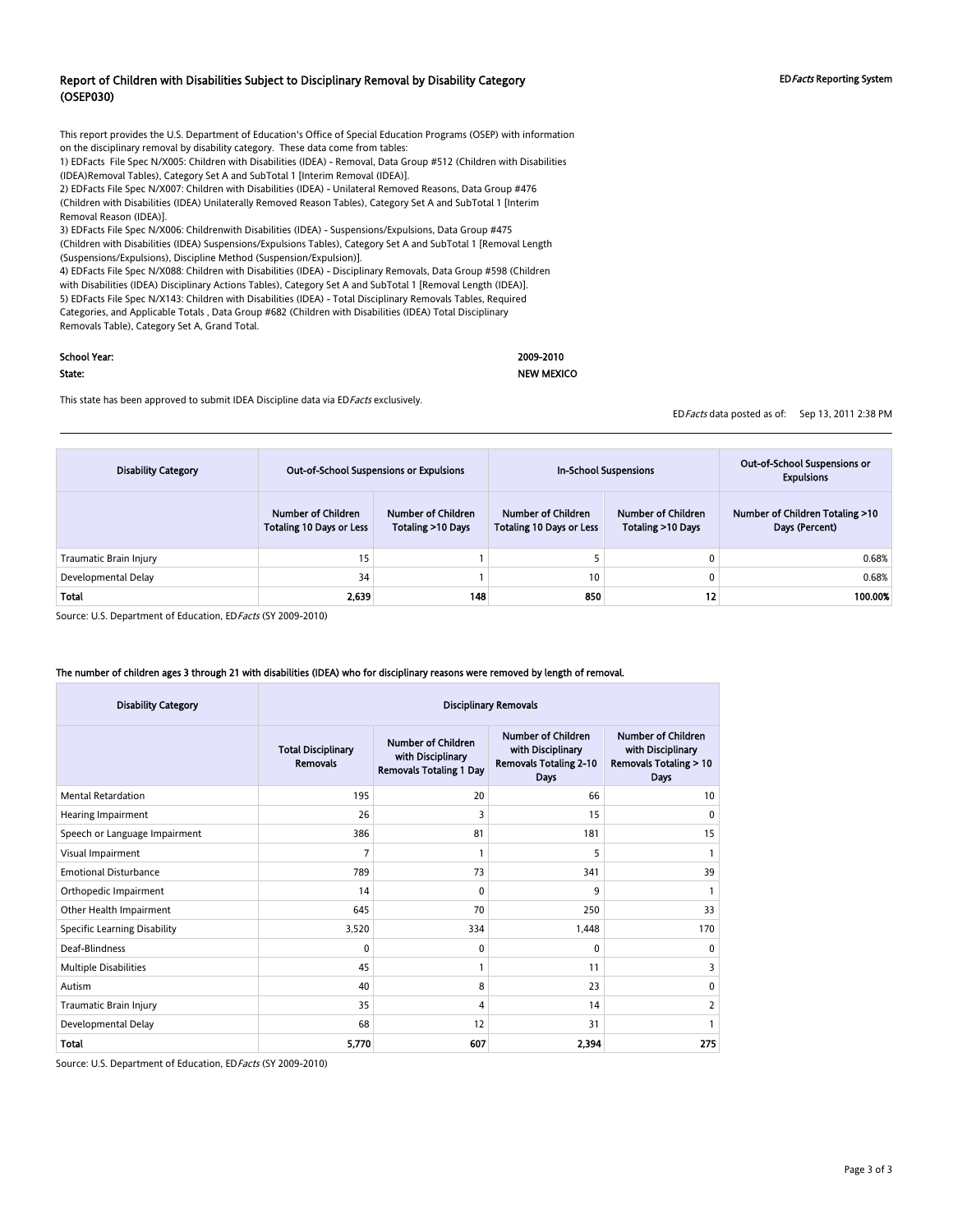### Report of Children with Disabilities Subject to Disciplinary Removal by Race/Ethnicity (OSEP031)

This report provides the U.S. Department of Education's Office of Special Education Programs (OSEP) with information on the disciplinary removal by disability category. These data come from tables:

1) EDFacts File Spec N/X005: Children with Disabilities (IDEA) - Removal, Data Group #512 (Children with Disabilities (IDEA) Removal Tables), Category Set B and SubTotal 1 [Interim Removal (IDEA)].

2) ED Facts File Spec N/X007: Children with Disabilities (IDEA) - Unilateral Removed Reasons, Data Group #476 (Children with Disabilities (IDEA) Unilaterally Removed Reason Tables), Category Set B and SubTotal 1 [Interim Removal Reason (IDEA)]. 3) EDFacts File Spec N/X006: Children with Disabilities (IDEA) - Suspensions/Expulsions, Data Group #475 (Children with Disabilities (IDEA) Suspensions/Expulsions Tables), Category Set B and SubTotal 1 [Removal Length (Suspensions/Expulsions), Discipline Method (Suspension/Expulsion)].

4) EDFacts File Spec N/X088: Children with Disabilities (IDEA) - Disciplinary Removals, Data Group #598 (Children with Disabilities (IDEA) Disciplinary Actions Tables), Category Set B and SubTotal 1 [Removal Length (IDEA)].

5) ED Facts File Spec N/X143: Children with Disabilities (IDEA) - Total Disciplinary Removals Tables, Required Categories, and Applicable Totals, Data Group #682 (Children with Disabilities (IDEA) Total Disciplinary Removals Table), Category Set B, Grand Total.

| School Year: | 2009-2010         |
|--------------|-------------------|
| State:       | <b>NEW MEXICO</b> |

This state has been approved to submit IDEA Discipline data via ED Facts exclusively.

EDFacts data posted as of: Sep 13, 2011 2:59 PM

| The number of children with disabilities (IDEA) ages 3 through 21 who were removed to an interim alternative educational setting. |                           |                                                                                                                                                                      |                                          |                                                        |                           |  |  |  |
|-----------------------------------------------------------------------------------------------------------------------------------|---------------------------|----------------------------------------------------------------------------------------------------------------------------------------------------------------------|------------------------------------------|--------------------------------------------------------|---------------------------|--|--|--|
| Race/Ethnicity                                                                                                                    |                           | <b>Alternative Educational Setting</b><br>Unilateral Removals to an Interim Alternative Educational Setting by School Personnel<br><b>Based on a Hearing Officer</b> |                                          |                                                        |                           |  |  |  |
|                                                                                                                                   | <b>Number of Children</b> | <b>Number of Removals</b><br>for Drugs                                                                                                                               | <b>Number of Removals</b><br>for Weapons | Number of Removals for<br><b>Serious Bodily Injury</b> | <b>Number of Children</b> |  |  |  |
| American Indian or<br>Alaska Native                                                                                               | 12                        | 6                                                                                                                                                                    |                                          |                                                        |                           |  |  |  |
| Asian                                                                                                                             | 0                         | 0                                                                                                                                                                    | $\mathbf{0}$                             | 0                                                      | 0                         |  |  |  |
| <b>Black</b>                                                                                                                      | 0                         | 0                                                                                                                                                                    | 0                                        | 0                                                      | 0                         |  |  |  |
| Hispanic                                                                                                                          | 10                        | 6                                                                                                                                                                    | 4                                        | $\Omega$                                               | 0                         |  |  |  |
| Native Hawaiian or<br>Other Pacific Islander                                                                                      | 0                         | $\mathbf{0}$                                                                                                                                                         | $\Omega$                                 | $\Omega$                                               | 0                         |  |  |  |
| White                                                                                                                             | 5                         | 3                                                                                                                                                                    | $\mathcal{P}$                            | 0                                                      | 0                         |  |  |  |
| Two or more races                                                                                                                 | $\mathbf{0}$              | $\Omega$                                                                                                                                                             | 0                                        | $\Omega$                                               | 0                         |  |  |  |
| <b>Total</b>                                                                                                                      | 27                        | 15                                                                                                                                                                   |                                          |                                                        | O                         |  |  |  |

Source: U.S. Department of Education, ED Facts (SY 2009-2010)

#### The percentage of children with disabilities (IDEA) ages 3 through 21 who were removed to an interim alternative educational setting.

| Race/Ethnicity                      | Unilateral Removals to an Interim Alternative Educational Setting by School Personnel (Percent) |                                                           |        |         |  |  |  |  |
|-------------------------------------|-------------------------------------------------------------------------------------------------|-----------------------------------------------------------|--------|---------|--|--|--|--|
|                                     | Number of Children<br>(Percent)                                                                 | Number of Removals for<br>Serious Bodily Injury (Percent) |        |         |  |  |  |  |
| American Indian or<br>Alaska Native | 44.44%                                                                                          | 40.00%                                                    | 14.29% | 100.00% |  |  |  |  |
| Asian                               | 0.00%                                                                                           | 0.00%                                                     | 0.00%  | 0.00%   |  |  |  |  |
| <b>Black</b>                        | 0.00%                                                                                           | 0.00%                                                     | 0.00%  | 0.00%   |  |  |  |  |
| Hispanic                            | 37.04%                                                                                          | 40.00%                                                    | 57.14% | 0.00%   |  |  |  |  |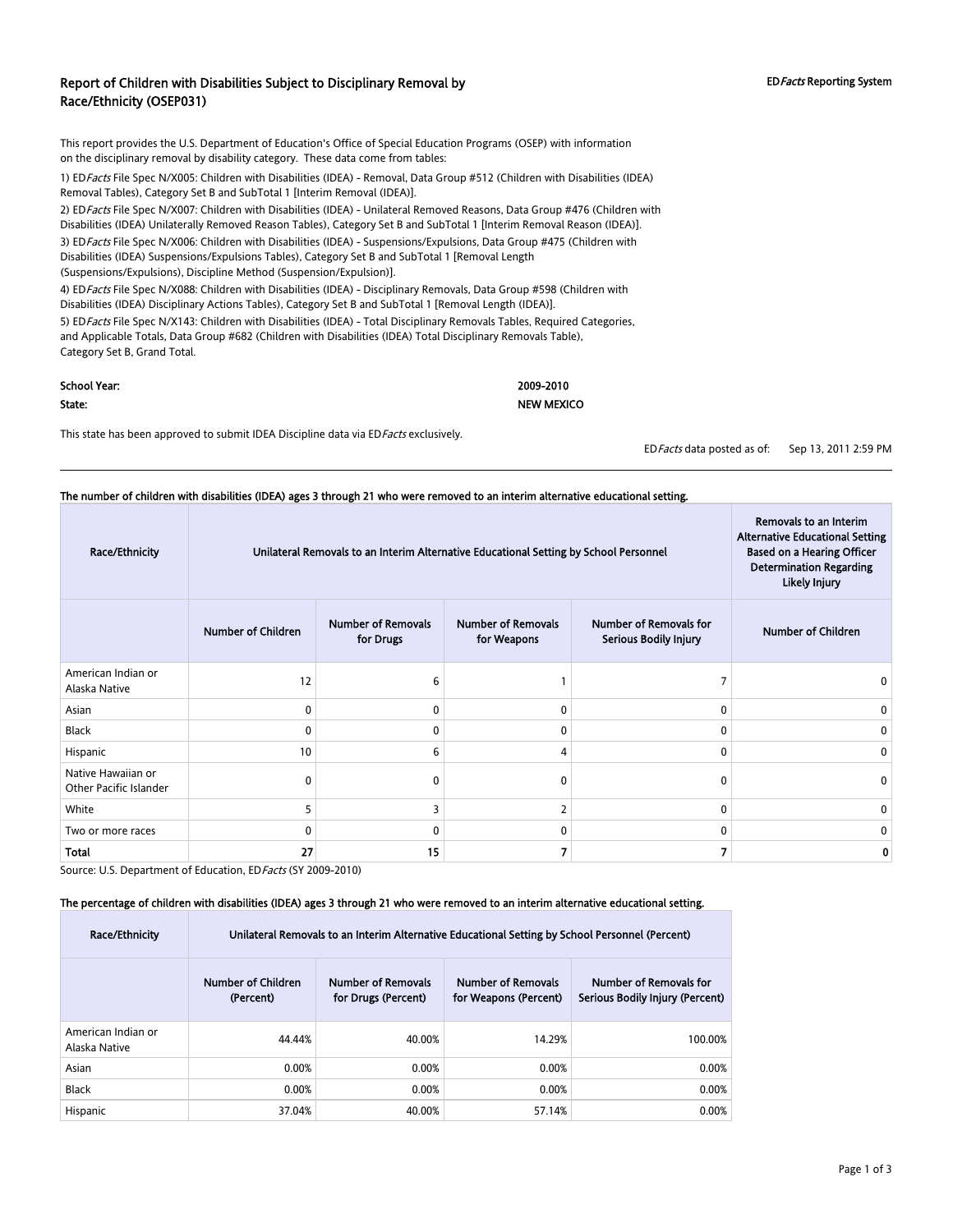### Report of Children with Disabilities Subject to Disciplinary Removal by Race/Ethnicity (OSEP031)

This report provides the U.S. Department of Education's Office of Special Education Programs (OSEP) with information on the disciplinary removal by disability category. These data come from tables:

1) ED Facts File Spec N/X005: Children with Disabilities (IDEA) - Removal, Data Group #512 (Children with Disabilities (IDEA) Removal Tables), Category Set B and SubTotal 1 [Interim Removal (IDEA)].

2) ED Facts File Spec N/X007: Children with Disabilities (IDEA) - Unilateral Removed Reasons, Data Group #476 (Children with Disabilities (IDEA) Unilaterally Removed Reason Tables), Category Set B and SubTotal 1 [Interim Removal Reason (IDEA)]. 3) ED Facts File Spec N/X006: Children with Disabilities (IDEA) - Suspensions/Expulsions, Data Group #475 (Children with Disabilities (IDEA) Suspensions/Expulsions Tables), Category Set B and SubTotal 1 [Removal Length

(Suspensions/Expulsions), Discipline Method (Suspension/Expulsion)].

4) EDFacts File Spec N/X088: Children with Disabilities (IDEA) - Disciplinary Removals, Data Group #598 (Children with Disabilities (IDEA) Disciplinary Actions Tables), Category Set B and SubTotal 1 [Removal Length (IDEA)].

5) ED Facts File Spec N/X143: Children with Disabilities (IDEA) - Total Disciplinary Removals Tables, Required Categories, and Applicable Totals, Data Group #682 (Children with Disabilities (IDEA) Total Disciplinary Removals Table), Category Set B, Grand Total.

#### School Year: 2009-2010

#### State: NEW MEXICO

This state has been approved to submit IDEA Discipline data via ED Facts exclusively.

EDFacts data posted as of: Sep 13, 2011 2:59 PM

| <b>Race/Ethnicity</b>                        | Unilateral Removals to an Interim Alternative Educational Setting by School Personnel (Percent) |                                                  |                                                    |                                                           |  |  |
|----------------------------------------------|-------------------------------------------------------------------------------------------------|--------------------------------------------------|----------------------------------------------------|-----------------------------------------------------------|--|--|
|                                              | Number of Children<br>(Percent)                                                                 | <b>Number of Removals</b><br>for Drugs (Percent) | <b>Number of Removals</b><br>for Weapons (Percent) | Number of Removals for<br>Serious Bodily Injury (Percent) |  |  |
| Native Hawaiian or<br>Other Pacific Islander | 0.00%                                                                                           | 0.00%                                            | 0.00%                                              | 0.00%                                                     |  |  |
| White                                        | 18.52%                                                                                          | 20.00%                                           | 28.57%                                             | 0.00%                                                     |  |  |
| Two or more races                            | 0.00%                                                                                           | 0.00%                                            | 0.00%                                              | 0.00%                                                     |  |  |
| Total                                        | 100.00%                                                                                         | 100.00%                                          | 100.00%                                            | 100.00%                                                   |  |  |

Source: U.S. Department of Education, ED Facts (SY 2009-2010)

#### The number of children ages 3 through 21 with disabilities (IDEA) who for disciplinary reasons were suspended or expelled.

| <b>Race/Ethnicity</b>                        | <b>Out-of-School Suspensions or Expulsions</b>        |                                         | <b>In-School Suspensions</b>                   |                                         | Out-of-School Suspensions or<br><b>Expulsions</b> |
|----------------------------------------------|-------------------------------------------------------|-----------------------------------------|------------------------------------------------|-----------------------------------------|---------------------------------------------------|
|                                              | Number of Children<br><b>Totaling 10 Days or Less</b> | Number of Children<br>Totaling >10 Days | Number of Children<br>Totaling 10 Days or Less | Number of Children<br>Totaling >10 Days | Number of Children Totaling >10<br>Days (Percent) |
| American Indian or<br>Alaska Native          | 337                                                   | 21                                      | 103                                            | 0                                       | 14.19%                                            |
| Asian                                        | 8                                                     |                                         | $\overline{2}$                                 | $\Omega$                                | 0.68%                                             |
| Black                                        | 101                                                   | 9                                       | 27                                             |                                         | 6.08%                                             |
| Hispanic                                     | 1,641                                                 | 91                                      | 531                                            | 6                                       | 61.49%                                            |
| Native Hawaiian or<br>Other Pacific Islander | 0                                                     | $\mathbf{0}$                            | $\mathbf{0}$                                   | 0                                       | 0.00%                                             |
| White                                        | 525                                                   | 26                                      | 178                                            | 5                                       | 17.57%                                            |
| Two or more races                            | 27                                                    | $\mathbf{0}$                            | 9                                              | 0                                       | 0.00%                                             |
| Total                                        | 2,639                                                 | 148                                     | 850                                            | 12                                      | 100.00%                                           |

Source: U.S. Department of Education, ED Facts (SY 2009-2010)

The number of children ages 3 through 21 with disabilities (IDEA) who for disciplinary reasons were removed by length of removal.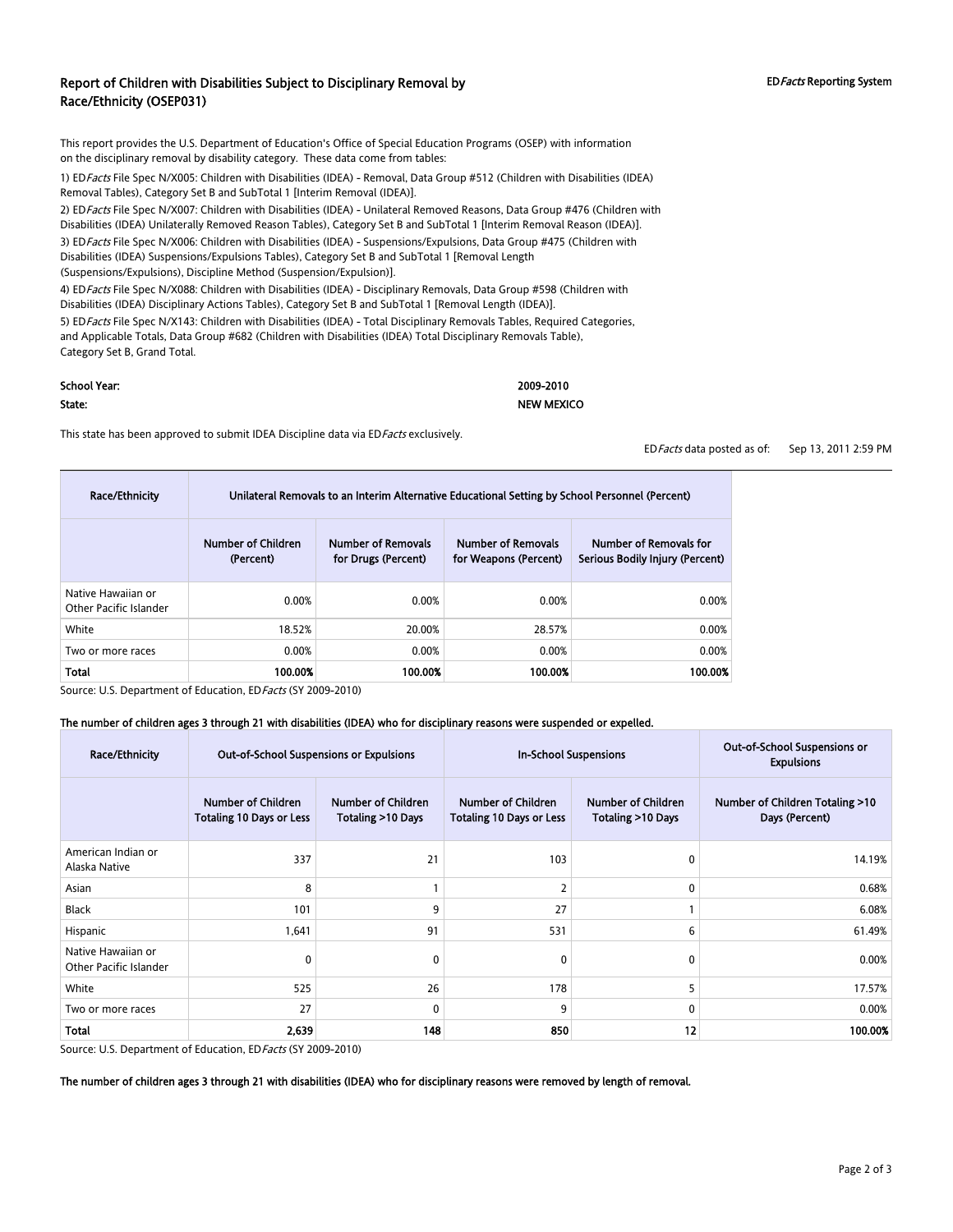## Report of Children with Disabilities Subject to Disciplinary Removal by Race/Ethnicity (OSEP031)

This report provides the U.S. Department of Education's Office of Special Education Programs (OSEP) with information on the disciplinary removal by disability category. These data come from tables:

1) EDFacts File Spec N/X005: Children with Disabilities (IDEA) - Removal, Data Group #512 (Children with Disabilities (IDEA) Removal Tables), Category Set B and SubTotal 1 [Interim Removal (IDEA)].

2) ED Facts File Spec N/X007: Children with Disabilities (IDEA) - Unilateral Removed Reasons, Data Group #476 (Children with Disabilities (IDEA) Unilaterally Removed Reason Tables), Category Set B and SubTotal 1 [Interim Removal Reason (IDEA)]. 3) ED Facts File Spec N/X006: Children with Disabilities (IDEA) - Suspensions/Expulsions, Data Group #475 (Children with Disabilities (IDEA) Suspensions/Expulsions Tables), Category Set B and SubTotal 1 [Removal Length

(Suspensions/Expulsions), Discipline Method (Suspension/Expulsion)].

4) EDFacts File Spec N/X088: Children with Disabilities (IDEA) - Disciplinary Removals, Data Group #598 (Children with Disabilities (IDEA) Disciplinary Actions Tables), Category Set B and SubTotal 1 [Removal Length (IDEA)].

5) ED Facts File Spec N/X143: Children with Disabilities (IDEA) - Total Disciplinary Removals Tables, Required Categories, and Applicable Totals, Data Group #682 (Children with Disabilities (IDEA) Total Disciplinary Removals Table), Category Set B, Grand Total.

#### School Year: 2009-2010

State: NEW MEXICO

#### This state has been approved to submit IDEA Discipline data via ED Facts exclusively.

EDFacts data posted as of: Sep 13, 2011 2:59 PM

| Race/Ethnicity                               | <b>Disciplinary Removals</b>                    |                                                                        |                                                                            |                                                                              |  |  |
|----------------------------------------------|-------------------------------------------------|------------------------------------------------------------------------|----------------------------------------------------------------------------|------------------------------------------------------------------------------|--|--|
|                                              | Total<br><b>Disciplinary</b><br><b>Removals</b> | Number of Children with Disciplinary<br><b>Removals Totaling 1 Day</b> | Number of Children with Disciplinary<br><b>Removals Totaling 2-10 Days</b> | Number of Children with Disciplinary<br><b>Removals Totaling &gt;10 Days</b> |  |  |
| American Indian or<br>Alaska Native          | 661                                             | 76                                                                     | 318                                                                        | 40                                                                           |  |  |
| Asian                                        | 27                                              | 3                                                                      | 5                                                                          | 2                                                                            |  |  |
| Black                                        | 254                                             | 20                                                                     | 90                                                                         | 15                                                                           |  |  |
| Hispanic                                     | 3,704                                           | 363                                                                    | 1,474                                                                      | 170                                                                          |  |  |
| Native Hawaiian or<br>Other Pacific Islander | $\mathbf 0$                                     | 0                                                                      | 0                                                                          | $\mathbf 0$                                                                  |  |  |
| White                                        | 1,079                                           | 138                                                                    | 479                                                                        | 48                                                                           |  |  |
| Two or more races                            | 45                                              | $\overline{7}$                                                         | 28                                                                         | 0                                                                            |  |  |
| Total                                        | 5,770                                           | 607                                                                    | 2,394                                                                      | 275                                                                          |  |  |

Source: U.S. Department of Education, ED Facts (SY 2009-2010)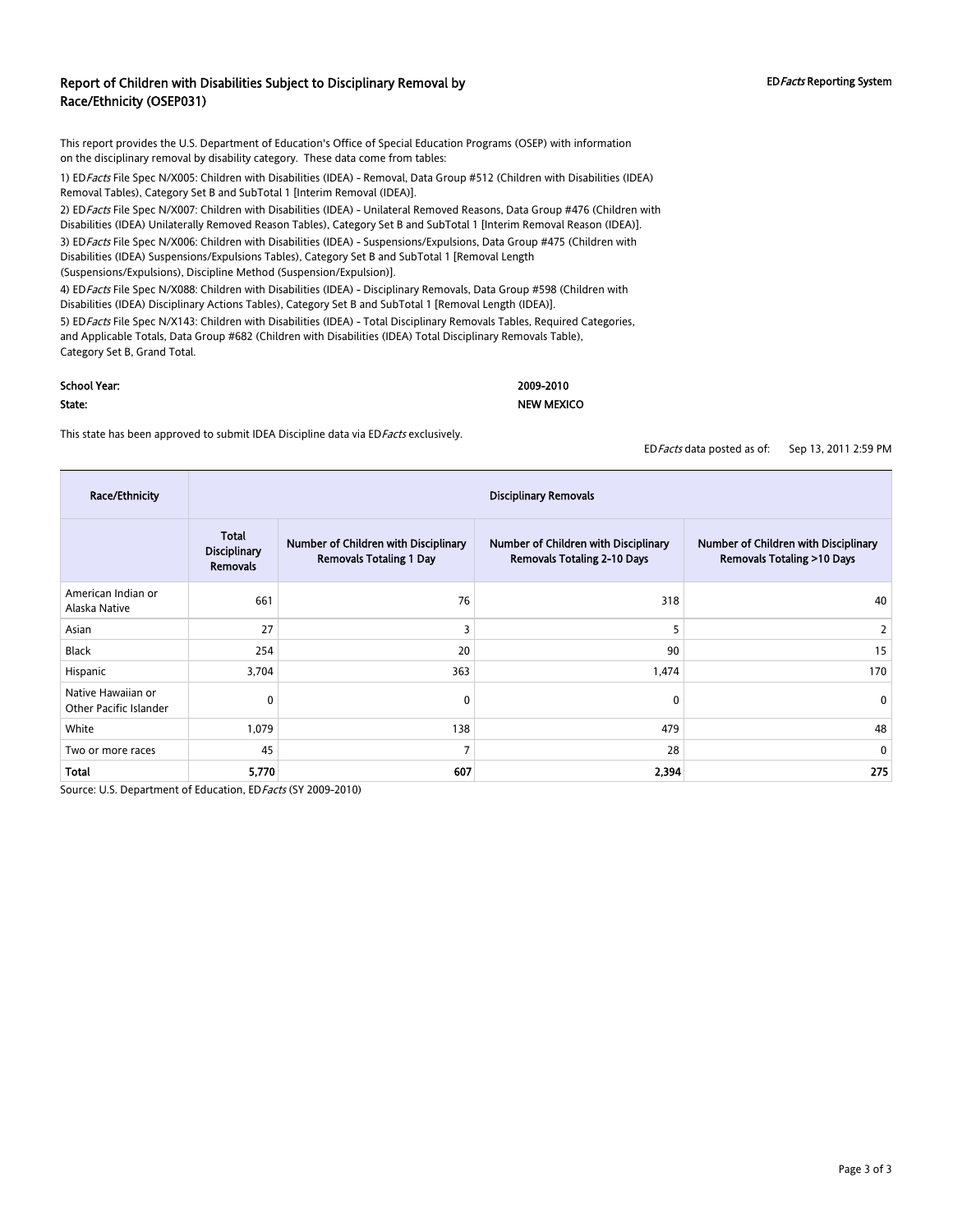### Report of Children with Disabilities Subject to Disciplinary Removal by Sex (OSEP032)

This report provides the U.S. Department of Education's Office of Special Education Programs (OSEP) with information on the disciplinary removal by disability category. These data come from tables:

1) ED Facts File Spec N/X005: Children with Disabilities (IDEA) - Removal, Data Group #512 (Children with Disabilities (IDEA) Removal Tables), Category Set C and SubTotal 1 [Interim Removal (IDEA)].

2) ED Facts File Spec N/X007: Children with Disabilities (IDEA) - Unilateral Removed Reasons, Data Group #476 (Children with Disabilities (IDEA) Unilaterally Removed Reason Tables), Category Set C and SubTotal 1 [Interim Removal Reason (IDEA)]. 3) EDFacts File Spec N/X006: Children with Disabilities (IDEA) - Suspensions/Expulsions, Data Group #475 (Children with

Disabilities (IDEA) Suspensions/Expulsions Tables), Category Set C and SubTotal 1 [Removal Length (Suspensions/Expulsions), Discipline Method (Suspension/Expulsion)].

4) EDFacts File Spec N/X088: Children with Disabilities (IDEA) - Disciplinary Removals, Data Group #598 (Children with Disabilities (IDEA) Disciplinary Actions Tables), Category Set C and SubTotal 1 [Removal Length (IDEA)].

5) ED Facts File Spec N/X143: Children with Disabilities (IDEA) - Total Disciplinary Removals Tables, Required Categories, and Applicable Totals, Data Group #682 (Children with Disabilities (IDEA) Total Disciplinary Removals Table), Category Set C, Grand Total.

| School Year: | 2009-2010         |
|--------------|-------------------|
| State:       | <b>NEW MEXICO</b> |

This state has been approved to submit IDEA Discipline data via ED Facts exclusively.

EDFacts data posted as of: Sep 13, 2011 2:56 PM

| <b>Sex</b>   |                    | The number of children with disabilities (IDEA) ages 3 through 21 who were removed to an interim alternative educational setting.<br>Removals to an Interim<br><b>Alternative Educational Setting</b><br>Unilateral Removals to an Interim Alternative Educational Setting by School Personnel<br><b>Based on a Hearing Officer</b><br><b>Determination Regarding</b><br><b>Likely Injury</b> |                                          |                                                 |                           |  |
|--------------|--------------------|-----------------------------------------------------------------------------------------------------------------------------------------------------------------------------------------------------------------------------------------------------------------------------------------------------------------------------------------------------------------------------------------------|------------------------------------------|-------------------------------------------------|---------------------------|--|
|              | Number of Children | <b>Number of Removals</b><br>for Drugs                                                                                                                                                                                                                                                                                                                                                        | <b>Number of Removals</b><br>for Weapons | Number of Removals for<br>Serious Bodily Injury | <b>Number of Children</b> |  |
| Male         | 26                 | 15                                                                                                                                                                                                                                                                                                                                                                                            |                                          |                                                 | 0                         |  |
| Female       |                    |                                                                                                                                                                                                                                                                                                                                                                                               |                                          |                                                 | 0                         |  |
| <b>Total</b> | 27                 | 15                                                                                                                                                                                                                                                                                                                                                                                            |                                          |                                                 | Ω                         |  |

Source: U.S. Department of Education, ED Facts (SY 2009-2010)

#### The percentage of children with disabilities (IDEA) ages 3 through 21 who were removed to an interim alternative educational setting.

| <b>Sex</b> | Unilateral Removals to an Interim Alternative Educational Setting by School Personnel (Percent) |                                                  |                                                    |                                                           |  |  |  |
|------------|-------------------------------------------------------------------------------------------------|--------------------------------------------------|----------------------------------------------------|-----------------------------------------------------------|--|--|--|
|            | Number of Children<br>(Percent)                                                                 | <b>Number of Removals</b><br>for Drugs (Percent) | <b>Number of Removals</b><br>for Weapons (Percent) | Number of Removals for<br>Serious Bodily Injury (Percent) |  |  |  |
| Male       | 96.30%                                                                                          | 100.00%                                          | 100.00%                                            | 71.43%                                                    |  |  |  |
| Female     | 3.70%                                                                                           | 0.00%                                            | 0.00%                                              | 28.57%                                                    |  |  |  |
| Total      | 100.00%                                                                                         | 100.00%                                          | 100.00%                                            | 100.00%                                                   |  |  |  |

Source: U.S. Department of Education, ED Facts (SY 2009-2010)

The number of children ages 3 through 21 with disabilities (IDEA) who for disciplinary reasons were suspended or expelled.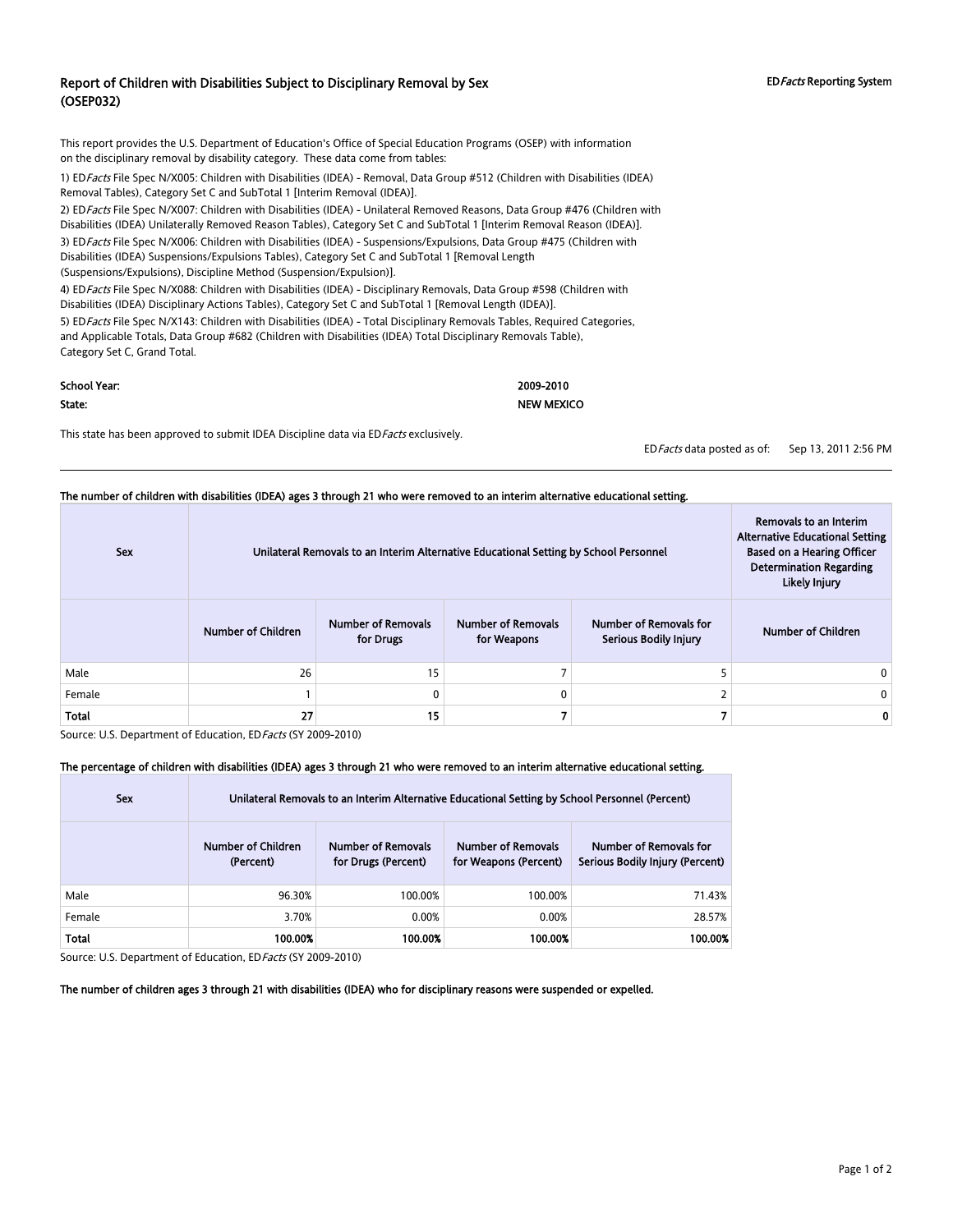## Report of Children with Disabilities Subject to Disciplinary Removal by Sex (OSEP032)

This report provides the U.S. Department of Education's Office of Special Education Programs (OSEP) with information on the disciplinary removal by disability category. These data come from tables:

1) EDFacts File Spec N/X005: Children with Disabilities (IDEA) - Removal, Data Group #512 (Children with Disabilities (IDEA) Removal Tables), Category Set C and SubTotal 1 [Interim Removal (IDEA)].

2) ED Facts File Spec N/X007: Children with Disabilities (IDEA) - Unilateral Removed Reasons, Data Group #476 (Children with Disabilities (IDEA) Unilaterally Removed Reason Tables), Category Set C and SubTotal 1 [Interim Removal Reason (IDEA)]. 3) ED Facts File Spec N/X006: Children with Disabilities (IDEA) - Suspensions/Expulsions, Data Group #475 (Children with

Disabilities (IDEA) Suspensions/Expulsions Tables), Category Set C and SubTotal 1 [Removal Length (Suspensions/Expulsions), Discipline Method (Suspension/Expulsion)].

4) ED Facts File Spec N/X088: Children with Disabilities (IDEA) - Disciplinary Removals, Data Group #598 (Children with Disabilities (IDEA) Disciplinary Actions Tables), Category Set C and SubTotal 1 [Removal Length (IDEA)].

5) ED Facts File Spec N/X143: Children with Disabilities (IDEA) - Total Disciplinary Removals Tables, Required Categories, and Applicable Totals, Data Group #682 (Children with Disabilities (IDEA) Total Disciplinary Removals Table), Category Set C, Grand Total.

### School Year: 2009-2010

#### State: NEW MEXICO

This state has been approved to submit IDEA Discipline data via ED Facts exclusively.

EDFacts data posted as of: Sep 13, 2011 2:56 PM

| Sex    | <b>Out-of-School Suspensions or Expulsions</b>        |                                                | In-School Suspensions                                 |                                         | Out-of-School Suspensions or<br><b>Expulsions</b> |
|--------|-------------------------------------------------------|------------------------------------------------|-------------------------------------------------------|-----------------------------------------|---------------------------------------------------|
|        | Number of Children<br><b>Totaling 10 Days or Less</b> | <b>Number of Children</b><br>Totaling >10 Days | Number of Children<br><b>Totaling 10 Days or Less</b> | Number of Children<br>Totaling >10 Days | Number of Children Totaling >10<br>Days (Percent) |
| Male   | 2.117                                                 | 133                                            | 709                                                   | 11                                      | 89.86%                                            |
| Female | 522                                                   | 15                                             | 141                                                   |                                         | 10.14%                                            |
| Total  | 2,639                                                 | 148                                            | 850                                                   | 12                                      | 100.00%                                           |

Source: U.S. Department of Education, ED Facts (SY 2009-2010)

#### The number of children ages 3 through 21 with disabilities (IDEA) who for disciplinary reasons were removed by length of removal.

| <b>Sex</b> | <b>Disciplinary Removals</b>                    |                                                                        |                                                                            |                                                                              |  |
|------------|-------------------------------------------------|------------------------------------------------------------------------|----------------------------------------------------------------------------|------------------------------------------------------------------------------|--|
|            | <b>Total</b><br><b>Disciplinary</b><br>Removals | Number of Children with Disciplinary<br><b>Removals Totaling 1 Day</b> | Number of Children with Disciplinary<br><b>Removals Totaling 2-10 Days</b> | Number of Children with Disciplinary<br><b>Removals Totaling &gt;10 Days</b> |  |
| Male       | 4.727                                           | 474                                                                    | 1.939                                                                      | 245                                                                          |  |
| Female     | 1.043                                           | 133                                                                    | 455                                                                        | 30                                                                           |  |
| Total      | 5,770                                           | 607                                                                    | 2,394                                                                      | 275                                                                          |  |

Source: U.S. Department of Education, ED Facts (SY 2009-2010)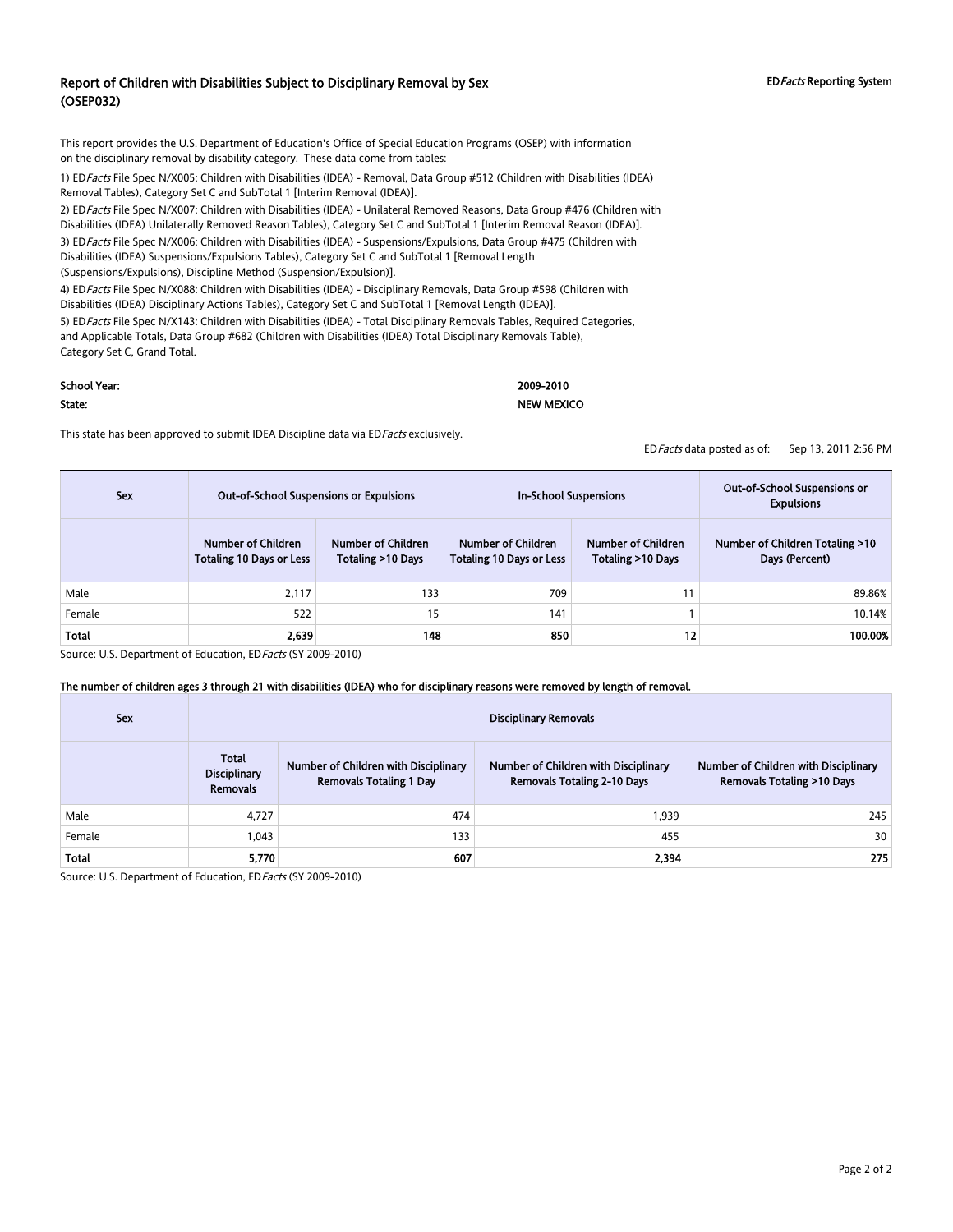#### Report of Children with Disabilities Subject to Disciplinary Removal by Limited English Proficiency Status (OSEP033)

This report provides the U.S. Department of Education's Office of Special Education Programs (OSEP) with information on the disciplinary removal by disability category. These data come from tables:

1) ED Facts File Spec N/X005: Children with Disabilities (IDEA) - Removal, Data Group #512 (Children with Disabilities (IDEA) Removal Tables), Category Set D and SubTotal 1 [Interim Removal (IDEA)].

2) ED Facts File Spec N/X007: Children with Disabilities (IDEA) - Unilateral Removed Reasons, Data Group #476 (Children with Disabilities (IDEA) Unilaterally Removed Reason Tables), Category Set D and SubTotal 1 [Interim Removal Reason (IDEA)]. 3) ED Facts File Spec N/X006: Children with Disabilities (IDEA) - Suspensions/Expulsions, Data Group #475 (Children with

Disabilities (IDEA) Suspensions/Expulsions Tables), Category Set D and SubTotal 1 [Removal Length (Suspensions/Expulsions), Discipline Method (Suspension/Expulsion)].

4) EDFacts File Spec N/X088: Children with Disabilities (IDEA) - Disciplinary Removals, Data Group #598 (Children with Disabilities (IDEA) Disciplinary Actions Tables), Category Set D and SubTotal 1 [Removal Length (IDEA)].

5) ED Facts File Spec N/X143: Children with Disabilities (IDEA) - Total Disciplinary Removals Tables, Required Categories, and Applicable Totals, Data Group #682 (Children with Disabilities (IDEA) Total Disciplinary Removals Table), Category Set D, Grand Total.

| School Year: | 2009-2010         |
|--------------|-------------------|
| State:       | <b>NEW MEXICO</b> |

This state has been approved to submit IDEA Discipline data via ED Facts exclusively.

EDFacts data posted as of: Sep 13, 2011 3:03 PM

|                                                        | The number of children with disabilities (IDEA) ages 3 through 21 who were removed to an interim alternative educational setting. |                                                                                                        |                                          |                                                                                                                                         |                    |
|--------------------------------------------------------|-----------------------------------------------------------------------------------------------------------------------------------|--------------------------------------------------------------------------------------------------------|------------------------------------------|-----------------------------------------------------------------------------------------------------------------------------------------|--------------------|
| <b>Limited English</b><br><b>Proficiency Status</b>    |                                                                                                                                   | Unilateral Removals to an Interim Alternative Educational Setting by School Personnel<br>Likely Injury |                                          | Removals to an Interim<br><b>Alternative Educational Setting</b><br><b>Based on a Hearing Officer</b><br><b>Determination Regarding</b> |                    |
|                                                        | <b>Number of Children</b>                                                                                                         | <b>Number of Removals</b><br>for Drugs                                                                 | <b>Number of Removals</b><br>for Weapons | Number of Removals for<br><b>Serious Bodily Injury</b>                                                                                  | Number of Children |
| Non-limited English<br>proficient (Non-LEP)<br>Student | 20                                                                                                                                | 11                                                                                                     |                                          |                                                                                                                                         |                    |
| Limited English<br>proficient (LEP) student            |                                                                                                                                   |                                                                                                        |                                          | 4                                                                                                                                       |                    |
| <b>Total</b>                                           | 27                                                                                                                                | 15                                                                                                     |                                          |                                                                                                                                         |                    |

Source: U.S. Department of Education, ED Facts (SY 2009-2010)

#### The percentage of children with disabilities (IDEA) ages 3 through 21 who were removed to an interim alternative educational setting.

| <b>Limited English</b><br><b>Proficiency Status</b>    | Unilateral Removals to an Interim Alternative Educational Setting by School Personnel (Percent) |                                                  |                                                    |                                                           |  |  |  |
|--------------------------------------------------------|-------------------------------------------------------------------------------------------------|--------------------------------------------------|----------------------------------------------------|-----------------------------------------------------------|--|--|--|
|                                                        | Number of Children<br>(Percent)                                                                 | <b>Number of Removals</b><br>for Drugs (Percent) | <b>Number of Removals</b><br>for Weapons (Percent) | Number of Removals for<br>Serious Bodily Injury (Percent) |  |  |  |
| Non-limited English<br>proficient (Non-LEP)<br>Student | 74.07%                                                                                          | 73.33%                                           | 85.71%                                             | 42.86%                                                    |  |  |  |
| Limited English<br>proficient (LEP) student            | 25.93%                                                                                          | 26.67%                                           | 14.29%                                             | 57.14%                                                    |  |  |  |
| <b>Total</b>                                           | 100.00%                                                                                         | 100.00%                                          | 100.00%                                            | 100.00%                                                   |  |  |  |

Source: U.S. Department of Education, EDFacts (SY 2009-2010)

#### The number of children ages 3 through 21 with disabilities (IDEA) who for disciplinary reasons were suspended or expelled.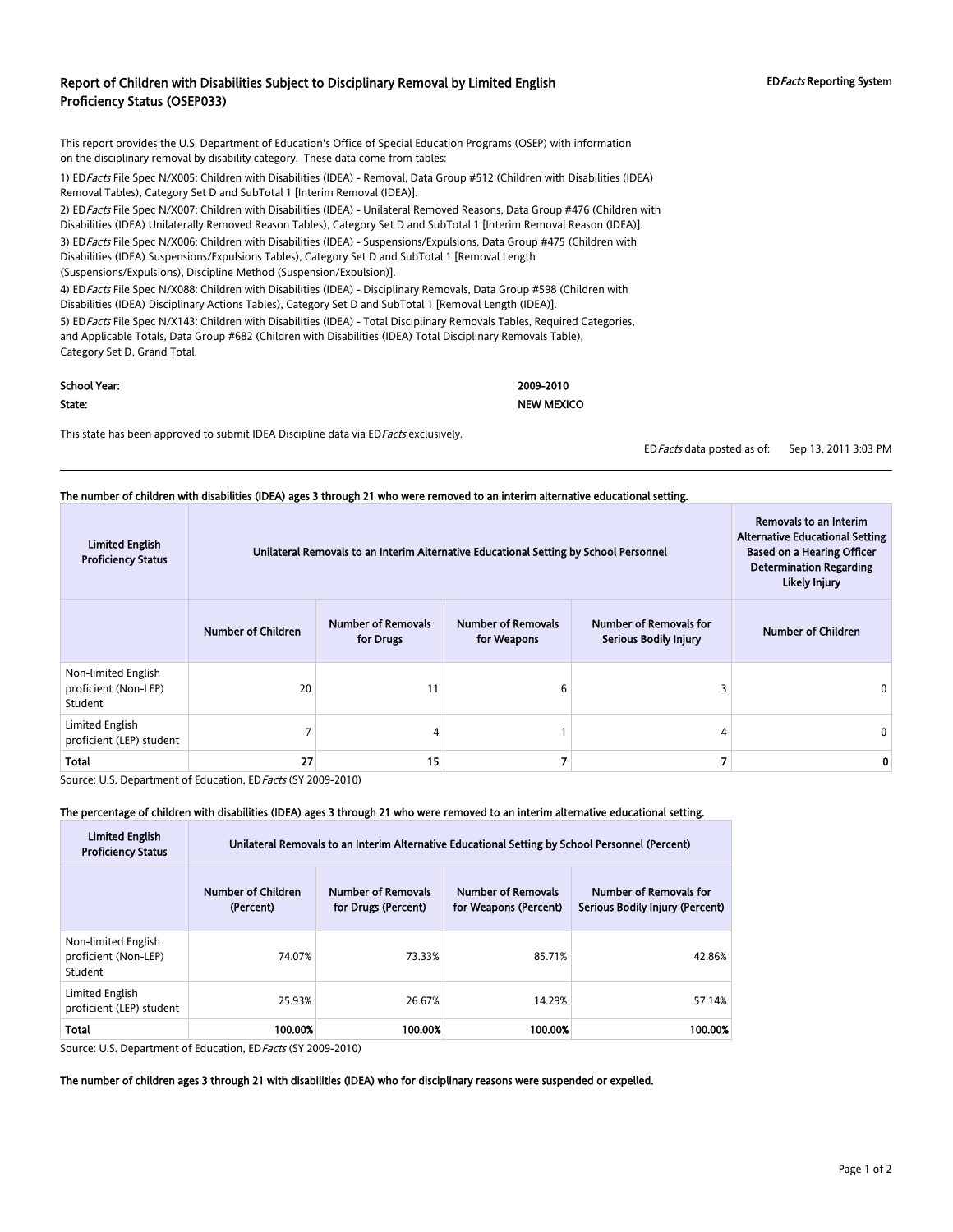#### Report of Children with Disabilities Subject to Disciplinary Removal by Limited English Proficiency Status (OSEP033)

This report provides the U.S. Department of Education's Office of Special Education Programs (OSEP) with information on the disciplinary removal by disability category. These data come from tables:

1) ED Facts File Spec N/X005: Children with Disabilities (IDEA) - Removal, Data Group #512 (Children with Disabilities (IDEA) Removal Tables), Category Set D and SubTotal 1 [Interim Removal (IDEA)].

2) ED Facts File Spec N/X007: Children with Disabilities (IDEA) - Unilateral Removed Reasons, Data Group #476 (Children with Disabilities (IDEA) Unilaterally Removed Reason Tables), Category Set D and SubTotal 1 [Interim Removal Reason (IDEA)].

3) ED Facts File Spec N/X006: Children with Disabilities (IDEA) - Suspensions/Expulsions, Data Group #475 (Children with Disabilities (IDEA) Suspensions/Expulsions Tables), Category Set D and SubTotal 1 [Removal Length

(Suspensions/Expulsions), Discipline Method (Suspension/Expulsion)].

4) EDFacts File Spec N/X088: Children with Disabilities (IDEA) - Disciplinary Removals, Data Group #598 (Children with Disabilities (IDEA) Disciplinary Actions Tables), Category Set D and SubTotal 1 [Removal Length (IDEA)].

5) ED Facts File Spec N/X143: Children with Disabilities (IDEA) - Total Disciplinary Removals Tables, Required Categories, and Applicable Totals, Data Group #682 (Children with Disabilities (IDEA) Total Disciplinary Removals Table), Category Set D, Grand Total.

#### School Year: 2009-2010

#### State: NEW MEXICO

This state has been approved to submit IDEA Discipline data via ED Facts exclusively.

EDFacts data posted as of: Sep 13, 2011 3:03 PM

| <b>Limited English</b><br><b>Proficiency Status</b>    | <b>Out-of-School Suspensions or Expulsions</b>        |                                         | <b>In-School Suspensions</b>                          |                                         | Out-of-School Suspensions or<br><b>Expulsions</b> |
|--------------------------------------------------------|-------------------------------------------------------|-----------------------------------------|-------------------------------------------------------|-----------------------------------------|---------------------------------------------------|
|                                                        | Number of Children<br><b>Totaling 10 Days or Less</b> | Number of Children<br>Totaling >10 Days | Number of Children<br><b>Totaling 10 Days or Less</b> | Number of Children<br>Totaling >10 Days | Number of Children Totaling >10<br>Days (Percent) |
| Non-limited English<br>proficient (Non-LEP)<br>Student | 2.081                                                 | 105                                     | 676                                                   | 11                                      | 70.95%                                            |
| Limited English<br>proficient (LEP) student            | 558                                                   | 43                                      | 174                                                   |                                         | 29.05%                                            |
| <b>Total</b>                                           | 2.639                                                 | 148                                     | 850                                                   | 12                                      | 100.00%                                           |

Source: U.S. Department of Education, ED Facts (SY 2009-2010)

#### The number of children ages 3 through 21 with disabilities (IDEA) who for disciplinary reasons were removed by length of removal.

| <b>Limited English</b><br><b>Proficiency Status</b>    |                                                 | <b>Disciplinary Removals</b>                                           |                                                                            |                                                                              |  |  |  |
|--------------------------------------------------------|-------------------------------------------------|------------------------------------------------------------------------|----------------------------------------------------------------------------|------------------------------------------------------------------------------|--|--|--|
|                                                        | Total<br><b>Disciplinary</b><br><b>Removals</b> | Number of Children with Disciplinary<br><b>Removals Totaling 1 Day</b> | Number of Children with Disciplinary<br><b>Removals Totaling 2-10 Days</b> | Number of Children with Disciplinary<br><b>Removals Totaling &gt;10 Days</b> |  |  |  |
| Non-limited English<br>proficient (Non-LEP)<br>Student | 4.406                                           | 490                                                                    | 1,871                                                                      | 210                                                                          |  |  |  |
| Limited English<br>proficient (LEP) student            |                                                 | 117                                                                    | 523                                                                        | 65                                                                           |  |  |  |
| Limited English<br>Proficient (LEP) student            | 1,364                                           |                                                                        |                                                                            |                                                                              |  |  |  |
| Total                                                  | 5,770                                           | 607                                                                    | 2,394                                                                      | 275                                                                          |  |  |  |

Source: U.S. Department of Education, EDFacts (SY 2009-2010)